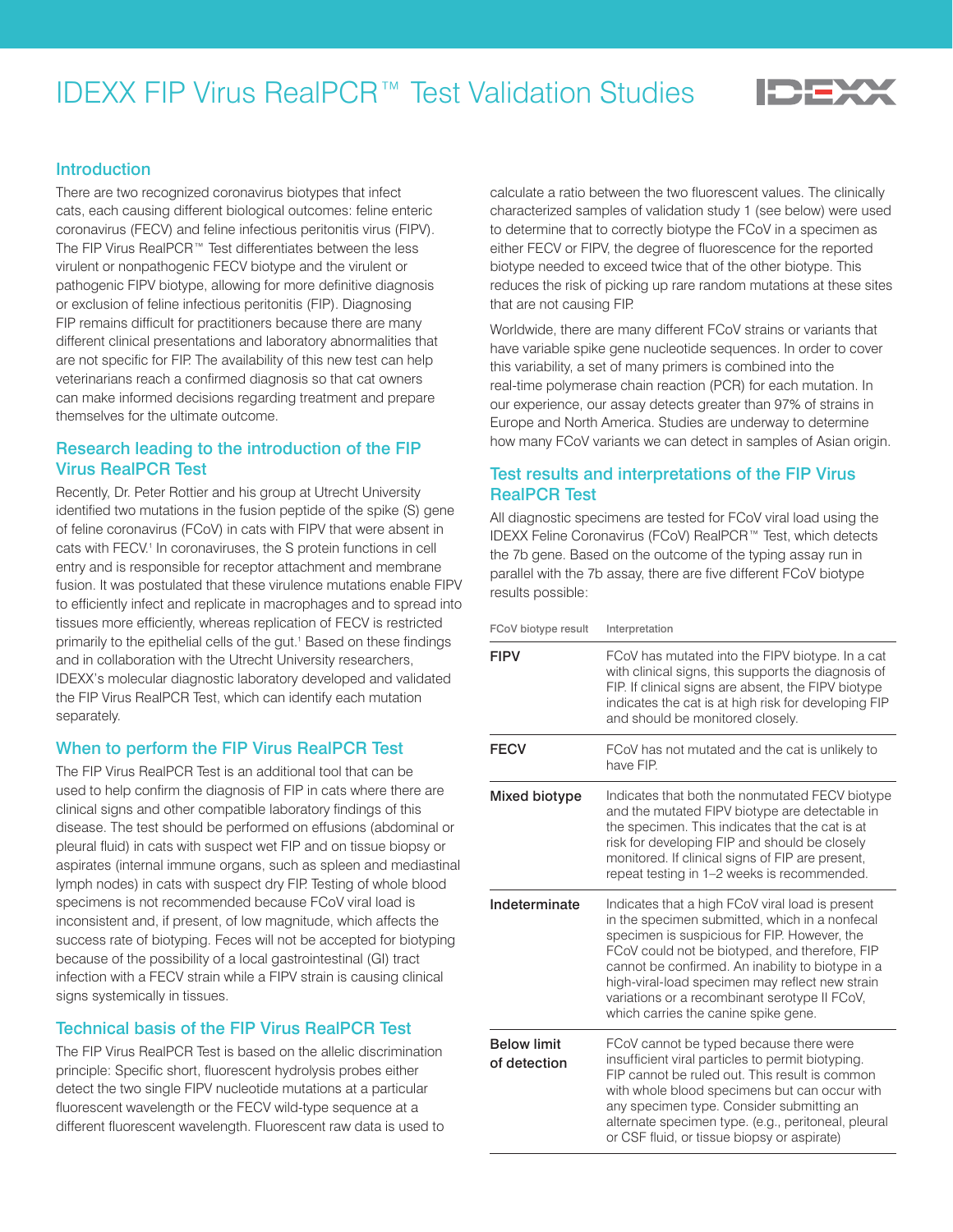# Validation study 1

**Scope: To validate that the FIP Virus RealPCR**™ **Test accurately differentiates the FECV wild-type spike gene sequence from the FIPV mutant spike gene sequence, discovered by Dr. Rottier** 

**Study design:** 186 samples were collected in the Netherlands between 2006 and 2011. The diagnostic performance, predictive values, and accuracy of the FIP Virus RealPCR Test was determined from cats, who were either healthy or had confirmed FIP based on clinical presentation, histological assessment, and immunohistochemistry (IHC).

**Results:** For the 164 cats where a biotype result was obtained, the diagnostic sensitivity was 98.7% (1 cat with FIP receiving FECV biotype result), diagnostic specificity was 100% (no healthy cat receiving FIP virus biotype result), and overall accuracy of the test was 99.4%.

Healthy cats were defined as clinically nonsuspicious for FIP but FCoV PCR positive in the feces. A total of 92 cases were included, of which 85 were biotyped as FECV (absence of mutations), no samples (0%) were biotyped as FIPV, 2 samples (2.2%) contained insufficient viral load for the biotyping assay, and 5 samples (5.4%) had high enough viral load but no biotyping result could be obtained.

In the FIP group, there were 94 clinically characterized cats confirmed to have FIP by histology and IHC. Of these, 78 cases were biotyped as FIPV (presence of one of two mutations) and one as FECV. Due to low viral load,14 cases (14.9%) could not be biotyped. One sample (1.3%) had sufficient viral load but could not be biotyped.

The following table gives an overview of the FIPV typing results in both groups:

| FIP group:            | 94       | <b>Samples</b>           |
|-----------------------|----------|--------------------------|
|                       | 14       | Below limit of detection |
|                       | 1        | Indeterminate            |
|                       | 1        | <b>FECV</b>              |
|                       | 78       | <b>FIPV</b>              |
| <b>Healthy group:</b> | 92       | <b>Samples</b>           |
|                       | 2        | Below limit of detection |
|                       | 5        | Indeterminate            |
|                       | 85       | <b>FECV</b>              |
|                       | $\Omega$ | <b>FIPV</b>              |
| Total                 | 186      | <b>Samples</b>           |

Based on the results of this first sample set, the diagnostic performance was calculated:

| <b>Clinical score</b> |             |     | Performance |                           |               |
|-----------------------|-------------|-----|-------------|---------------------------|---------------|
|                       |             | FIP | Non-FIP     |                           | $\frac{0}{0}$ |
| <b>FIPV typing</b>    | <b>FIPV</b> | 78  | U           | Sensitivity               | 98.7          |
| <b>RealPCR</b>        | <b>FECV</b> |     | 85          | Specificity               | 100.0         |
|                       |             |     |             | Positive predictive value | 100.0         |
|                       |             |     |             | Negative predictive value | 98.8          |
|                       |             |     |             | Accuracy                  | 99.4          |

**Conclusion:** This study validated that the FIP Virus RealPCR Test accurately differentiates the FECV wild-type spike gene sequence from the FIPV mutant spike gene sequence, with an **overall accuracy of 99.4%**.

# Validation study 2

#### **Scope: To confirm that the FIPV spike gene mutations detected by the FIP Virus RealPCR Test occur in cats outside the Netherlands**

In order to develop a broadly applicable diagnostic application, we needed to determine if the spike gene mutations identified by Peter Rottier, upon which the FIP Virus RealPCR Test was based, were not geographically specific. To help determine this, we reviewed the spike gene sequences deposited in a public database from defined sick FIP or healthy FECV cases.

**Study design:** The public GenBank® database was searched for registered FCoV spike gene sequences that came from countries other than the Netherlands and that contained the nucleotide region where the spike gene mutations are located.

**Results:** At the time of the database search, there were 542 FCoV spike gene sequences registered in GenBank. However, of these only 18 FCoV spike gene sequences registered were from outside the Netherlands and contained the area of the spike gene where the identified gene mutations occur. Of these 18 registered sequences,11 were from confirmed FIP cases from the United States; 3 were from confirmed FIP cases from Japan; 2 were from confirmed FIP cases from Germany; and only 2 were from confirmed non-FIP cases, one each from the U.S. and Taiwan. The FIPV mutant spike gene sequence was identified in all the confirmed FIP cases, and the FECV wild-type spike gene sequence was present in the non-FIP cases.

**Conclusion:** This study confirms that the FIPV spike gene mutations occur in cats with FIP from the U.S., Japan, and Germany.

# Validation study 3

#### **Scope: To prove that the FIP virus spike gene mutations occur in Japan and can be identified in FIP-confirmed cats**

**Study design:** A total of 33 samples collected from FIP-suspect cases based on clinical and laboratory data or histologic confirmation were assessed with the FIP Virus RealPCR Test.

**Results:** 17 samples (51%) typed as FIPV; 0 samples (0%) as FECV; 12 samples (36%) as below limit of detection; 0 samples (0%) as indeterminate; and 4 samples (12%) as FCoV negative. Sample types included ascites supernatant only (29) and kidney tissue (1), plasma (2), and serum (1). FCoV viral load was low in all but one case. The low FCoV viral load is in contrast to our typical diagnostic submissions and is explained by the absence of nucleated cells in the ascites supernatant and the lack of viral particles.

**Conclusion:** Despite the low FCoV viral load due to less-than-ideal sample types, this sample set confirmed that a) the spike gene mutations occur in Japan, and b) the spike gene mutations can be identified in FIP-compatible cases.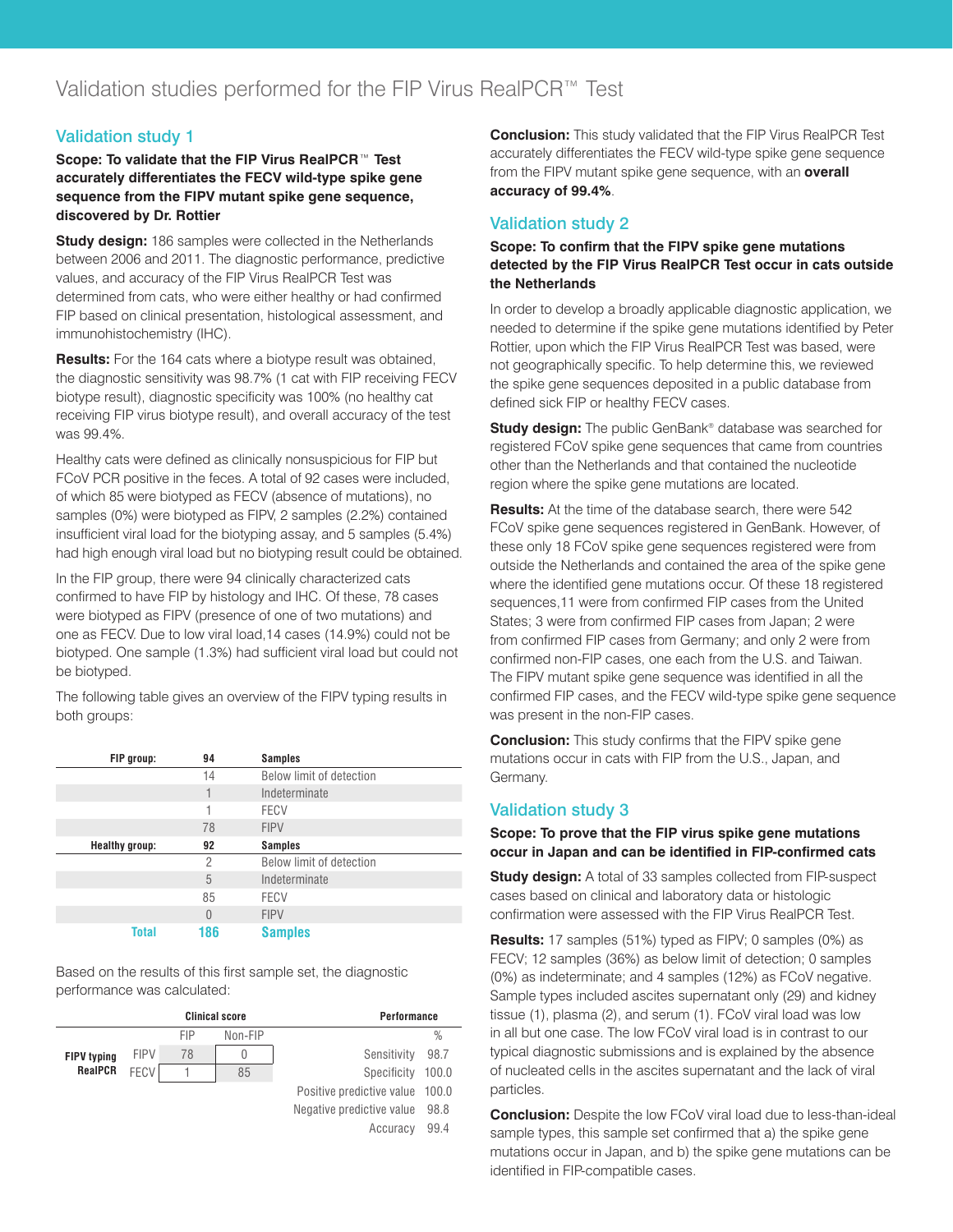## Validation study 4

#### **Scope: A retrospective study to validate the FIP Virus RealPCR**™ **Test can differentiate FIPV from FECV in clinically sick cats**

**Study design:** We selected 87 samples (49 effusions and 38 whole blood) submitted to the IDEXX Reference Laboratories in 2013 for the diagnostic Feline Coronavirus (FCoV) RealPCR™ Test.

**Results:** Of the 49 effusions,18 (37%) tested FCoV negative and 31 (63%) tested FCoV positive. Of the 31 FCoV PCR-positive samples, 65% biotyped as FIPV, and 13% as FECV; 19% of FCoV positive samples contained a viral load that could not be biotyped (below limit of detection), and one sample could not be biotyped despite high viral load (indeterminate result). Importantly, most effusions (81%) contained sufficient viral load to be biotyped.

Of the 38 whole blood samples, only 8 (21%) were FCoV positive, 4 (50%) didn't contain sufficient viral load to be biotyped (below limit of detection), 2 (25%) biotyped as FIPV, one (13%) as FECV, and one (13%) could not be biotyped despite sufficiently high viral load. These results highlight why whole blood is not a recommended sample type for the FIP Virus RealPCR Test.

One important goal of this study was to obtain a negative control population of cats that were sick and had clinical signs that could possibly be attributed to FIP but that were ultimately diagnosed with another disease. History and physical examination findings were obtained from the primary veterinarian, available laboratory results were reviewed and the clinician's primary diagnosis was considered. An internal medicine specialist, Nancy Sanders, DVM, DACVIM, DACVECC, reviewed all available information and assigned a clinical score of 1–6 to each cat.

| Score          | <b>Definition</b>     | Criteria                                                                                                                                                                                              |
|----------------|-----------------------|-------------------------------------------------------------------------------------------------------------------------------------------------------------------------------------------------------|
| 1              | Definitely not FIP    | Definitive diagnosis of another disease by either<br>histopathology, rapid response to appropriate<br>treatment such as antibiotics, and/or cat alive and<br>doing well after extended period of time |
| $\overline{2}$ | Probably not FIP      | No definitive diagnosis available but strong support<br>for another disease and/or cat alive and doing well<br>after an extended period of time                                                       |
| 3              | Possibly not FIP      | Clinical presentation and available laboratory results<br>suggestive of another disease but not enough<br>information classify more confidently                                                       |
| $\overline{4}$ | Possibly FIP          | Clinical presentation and available laboratory results<br>suggestive of FIP but not enough information to<br>classify more confidently                                                                |
| 5              | Probably FIP          | Clinical presentation, laboratory results, and<br>fluid analysis highly supportive of diagnosis of<br>FIP and/or histopathology supportive of FIP but<br>immunohistochemistry not performed           |
| 6              | <b>Definitely FIP</b> | Confirmation of FIP by histopathology and<br>immunohistochemistry                                                                                                                                     |

Statistical analysis using a Mann-Whitney t-test showed a highly significant difference between the two groups (figure 1,  $p = 0.0001$ , confirming a high correlation of FECV results in sick cats that did not have a clinical diagnosis of FIP, and of FIPV results in sick cats who were highly suspect or confirmed to have FIP.





**Biotype by real-time PCR**

**Conclusion:** This study confirmed that the FIP Virus RealPCR Test was able to differentiate FECV from FIPV in clinically sick cats. Importantly, no cat with a clinical score indicating absence of FIP-compatible disease was typed as FIPV.

# Validation study 5

#### **A prospective study to validate that the FIP Virus RealPCR Test can differentiate FIPV from FECV in clinically sick cats**

**Study design:** Nancy Sanders, DVM, DACVIM, DACVECC, an internal medicine specialist, identified during consultation with veterinarians, cats that were suspected of having FIP. Additional samples were requested from these cats for testing with the FIP Virus RealPCR Test. The data set includes 65 samples collected between October 2013 and April 2014.

**Results:** The data set included 65 samples collected through Dr. Nancy Sanders' consulting activity. From the 65 cases, 32 were FCoV negative on the sample tested, 33 were FCoV positive. Of the 33 FCoV positive samples,13 had low viral load, and 1 failed for quality control reasons. No sample typed as indeterminate; 18 samples typed as FIPV; they were included in the statistical analysis.

From the 18 FIPV-typed samples,13 had either a clinical score of 5 or 6. In 5 cats with a clinical score of 4 (possibly FIP but final diagnosis unknown), some laboratory results were considered atypical for FIP while their clinical presentations and histories were suspicious for FIP.